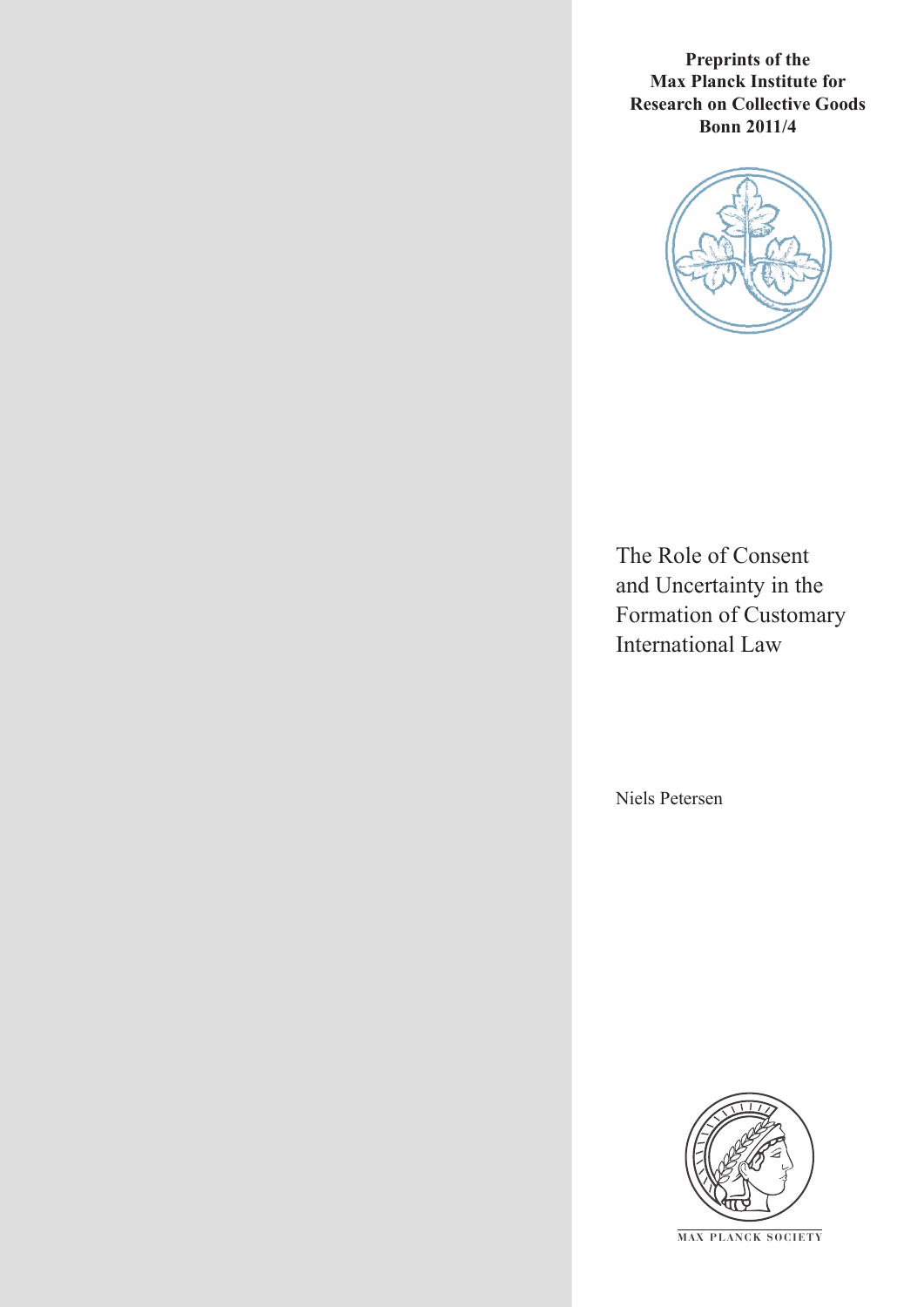

# **The Role of Consent and Uncertainty in the Formation of Customary International Law**

Niels Petersen

February 2011

Max Planck Institute for Research on Collective Goods, Kurt-Schumacher-Str. 10, D-53113 Bonn http://www.coll.mpg.de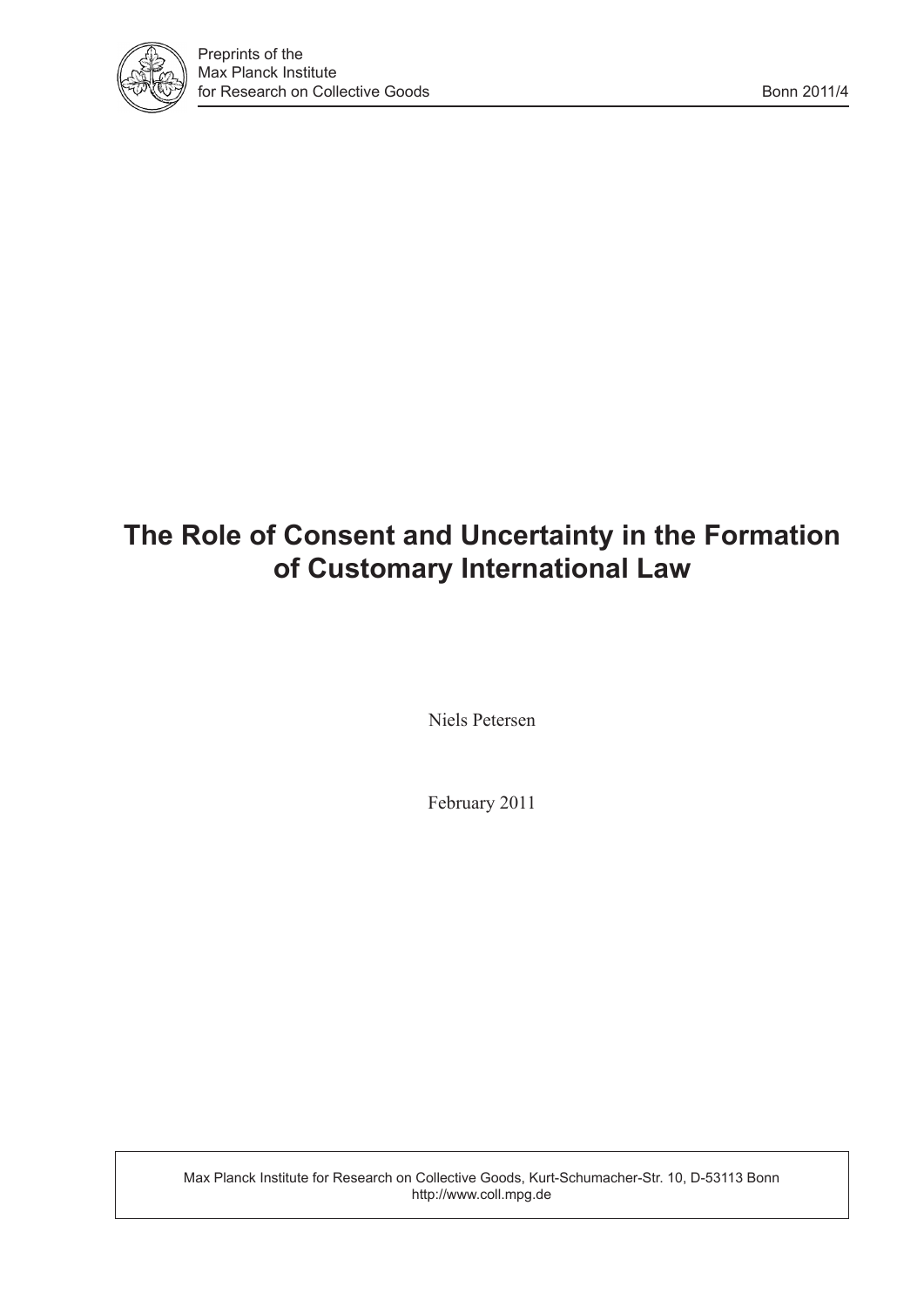# **Introduction**

-

The concept of customary law is a fascinating research topic.<sup>1</sup> There is no other source of international law that has been subject to an equally intensive scholarly debate. Yet, many aspects of the formation of customary law still remain a mystery,<sup>2</sup> and one has the impression that there is little methodological guidance underlying the identification of customary norms. One of the aspects where this is particularly obvious is the question of how much state practice is needed for the formation of a customary norm. There are two competing schools of thought that stress different characteristics of a customary norm.<sup>3</sup> Some scholars stress the practice requirement and see customary norms as crystallization points of patterns of state behavior,<sup>4</sup> while others focus on *opinio iuris* and perceive customary law as a type of tacit agreement,<sup>5</sup> which can only bind those who have consented to it.<sup>6</sup>

In practice, however, we see a mixture of both positions, which creates certain tensions. Customary norms can, on the one hand, be formed without the explicit consent of each individual state being necessary. The identification of a customary norm only requires the observation of a general and consistent pattern of state conduct.<sup>7</sup> States can thus also be bound if they were simply inactive during the phase of the formation of the customary rule or if they were not yet in existence.<sup>8</sup> On the other hand, every state has the opportunity to opt out of a specific customary norm if it explicitly objects to its formation and can thus be considered as a persistent objector, which can only be explained from a voluntarist standpoint focusing on consent.

<sup>1</sup> Michael Byers, Custom, Power and the Power of Rules xi (1999).

<sup>2</sup> See Martti Koskenniemi, *The Pull of the Mainstream*, 88 Mich. L. Rev. 1946, 1947 (1990) (qualifying customary law as a theoretical minefield).

<sup>3</sup> Martti Koskenniemi, From Apology to Utopia. The Structure of the International Legal Argument 389-397 (2005).

<sup>4</sup> *See* Maurice H. Mendelson, *The Formation of Customary International Law*, 272 Recueil des Cours 155 (1998); Christoph Engel, *An Experimental Contribution to the Theory of Customary (International) Law* (Max Planck Institute for Research on Collective Goods, Preprint No. 2010/13, 2010).

<sup>5</sup> Some authors even perceive state practice as a dispensable element of the definition of customary law, see Bin Cheng, *United Nations Resolutions on Outer Space: "Instant" International Customary Law?*, 5 Indian J. Int'l L. 23 (1965); Andrew T. Guzman, *Saving Customary International Law*, 27 Mich. J. Int'l L. 115 (2005); Brian D. Lepard, Customary International Law. A New Theory With Practical Applications 98 (2010).

<sup>6</sup> For such a voluntarist position, see, e.g., Godefridus J.H. van Hoof, Rethinking the Sources of International Law 290 (1983); Prosper Weil, *Towards Relative Normativity in International Law?*, 77 Am. J. Int'l L. 413 (1983); Karol Wolfke, Custom in Present International Law 87 (1993).

<sup>7</sup> Byers, *supra* note 1, at 130; Christian Tomuschat, *International Law: Ensuring the Survival of Mankind on the Eve of a New Century*, 281 Recueil des Cours 13, 326 (1999); Patrick Daillier, Mathias Forteau, Alain Pellet & Nguyen Quoc Dinh, Droit International Public 360 (8th ed. 2009).

<sup>8</sup> On the discussion on whether states are bound by customary rules, which were formed before they came into existence, *see* Georges Abi-Saab, The Newly Independent States and International Law 8-10 (1963); Jonathan I. Charney, *The New States and International Legal Order*, 118 Recueil des Cours 1 (1966); Michael Schweitzer, Das Völkergewohnheitsrecht Und Seine Geltung Für Neuentstehende Staaten (1969).

<sup>9</sup> *See* Fisheries Case (U.K. v. Nor.) 1951 I.C.J. 116, at 131 (Dec. 18), which is generally regarded as the main authority on the persistent objector principle. The term 'persistent objector' was introduced into the discussion by Ian Brownlie, Principles of Public International Law 8 (1966). However, the principle has not remained without substantial critique, *see*, e.g., Jonathan I. Charney, *The Persistent Objector Rule and the Development of Customary International Law*, 56 Brit. Yb. Int'l L. 1 (1985); Christian Tomuschat, *Obligations Arising for States without or against their Will*, 241 Recueil des Cours 195, 284-90 (1993); Patrick Dumber-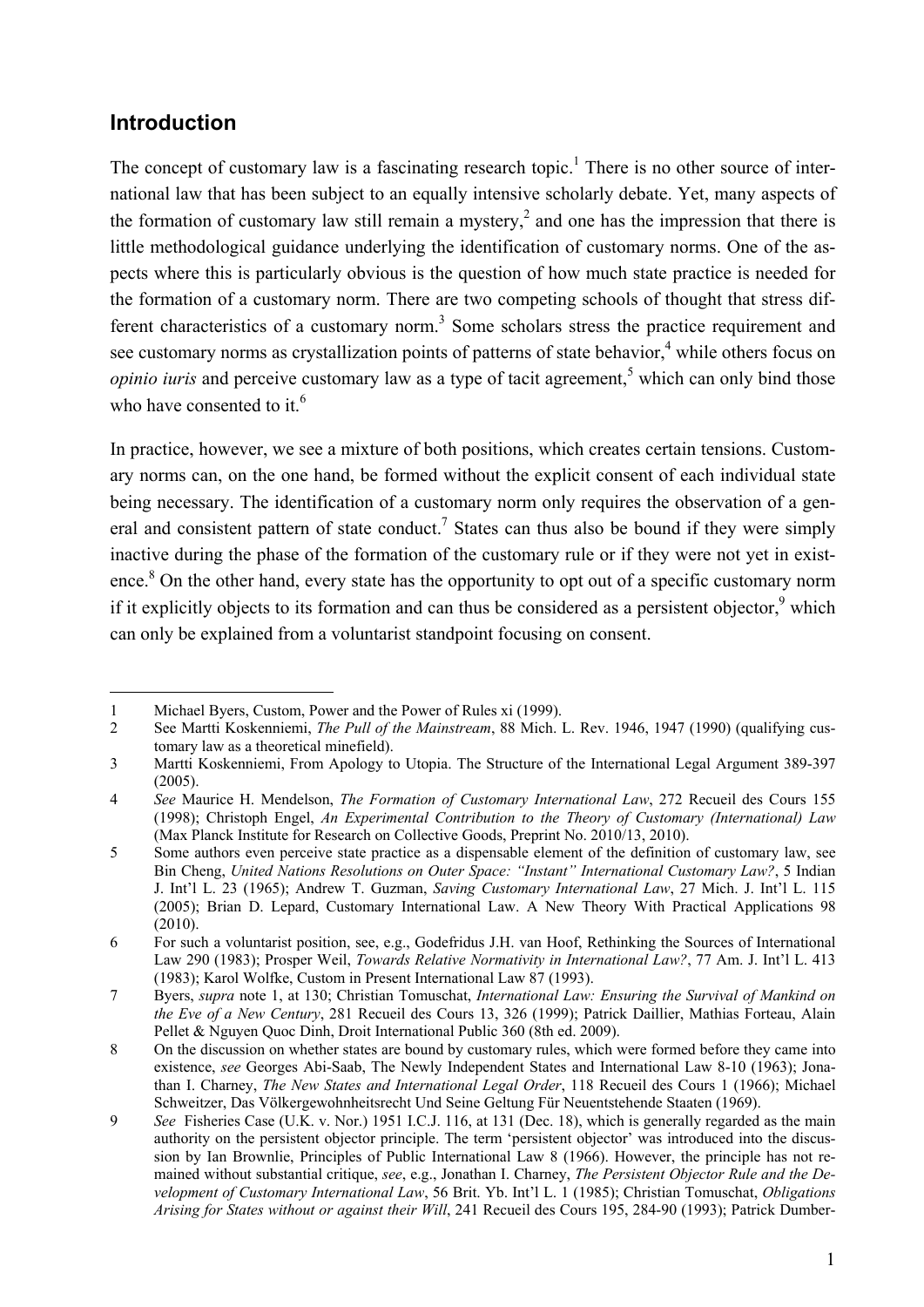According to this interpretation of customary law, there is thus one decisive difference between obligations imposed by treaty and those stemming from custom. Treaty law is an opt-in system. You are only part of the legal regime if you have explicitly consented. Custom, in contrast, is an opt-out system. States are bound by customary rules unless they explicitly object to their formation. Despite this difference, there is one common denominator: In principle, a state cannot be bound by a customary norm against its will. The justification for this rule is the Lotus principle, according to which states can only be bound by a legal norm if they have consented to it.<sup>10</sup> The Lotus principle thus establishes a freedom of action for states.<sup>11</sup> Unlike in domestic democratic systems, where individual freedom can be restrained by majority decisions of a representative body, there is no majoritarian decision making mechanism in international law that could restrain the freedom of a state against the will of its representatives.

This contribution analyzes the role of consent in the formation of customary law. It will challenge the assumption that customary norms cannot bind states against their will. Relying on game theory, it will distinguish between different situations and argue that the role of consent differs according to the structure of the social problem that a potential norm is supposed to address. We will approach the topic in two steps. First, there will be a short review of the academic literature on the issue of consent in the formation of customary norms (1.). Second, I will propose a taxonomy of three different situations and propose individual solutions for each of these situations (2.).

## **1. The Discussion in the Legal Doctrine**

When we look at state practice, we might observe three different types of state conduct with respect to a specific customary rule. States may affirm the legal rule through their practice, they may abstain from any relevant action, or they may explicitly oppose the formation of the legal rule. If we ask for the amount of consent that is necessary for the emergence of a customary rule, this question can be interpreted in two different ways. First, we can perceive it as a voting rule. If the amount of positive state practice reaches a specific threshold, the emerging customary norm does not only bind all affirming and abstaining states, but even those that are opposed to the formation of the norm. $^{12}$ 

ry, *Incoherent and Ineffective: The Concept of Persistent Objector Revisited*, 59 Int'l & Comp. L. Q. 779 (2010). For a defense and details on this principle see Ted L. Stein, *The Approach of the Different Drummer: The Principle of the Persistent Objector in International Law*, 26 Harv. Int'l L. J. 457 (1985); Pierre-Marie Dupuy, *A propos de l'opposabilité de la coutume générale: enquête brève sur l'"objecteur persistant"*, *in* Le droit international au service de la paix, de la justice et du développement. Mélanges Michel Virally 257 (1991); Prosper Weil, *Le droit international en quête de son identité*, 237 Recueil des Cours 9, 189-201 (1992); Wolfke, *supra* note 6, at 66-67; Mendelson, *supra* note 4, at 227-244; Olufemi Elias, *Persistent Objector*, *in* Max Planck Encyclopedia of Public International Law (Rüdiger Wolfrum ed., 2008).

<sup>10</sup> Lotus (Fr. v. Turk.), 1927 P.C.I.J. (ser. A) No. 10, at 18 (Sept. 7).

<sup>11</sup> *See* Albert Bleckmann, *Das Souveränitätsprintip im Völkerrecht*, 23 Archiv des Völkerrechts 450, 464-468 (1985), who bases his argument on the principle of sovereignty.

<sup>12</sup> In this direction Lepard, *supra* note 5, at 152-153.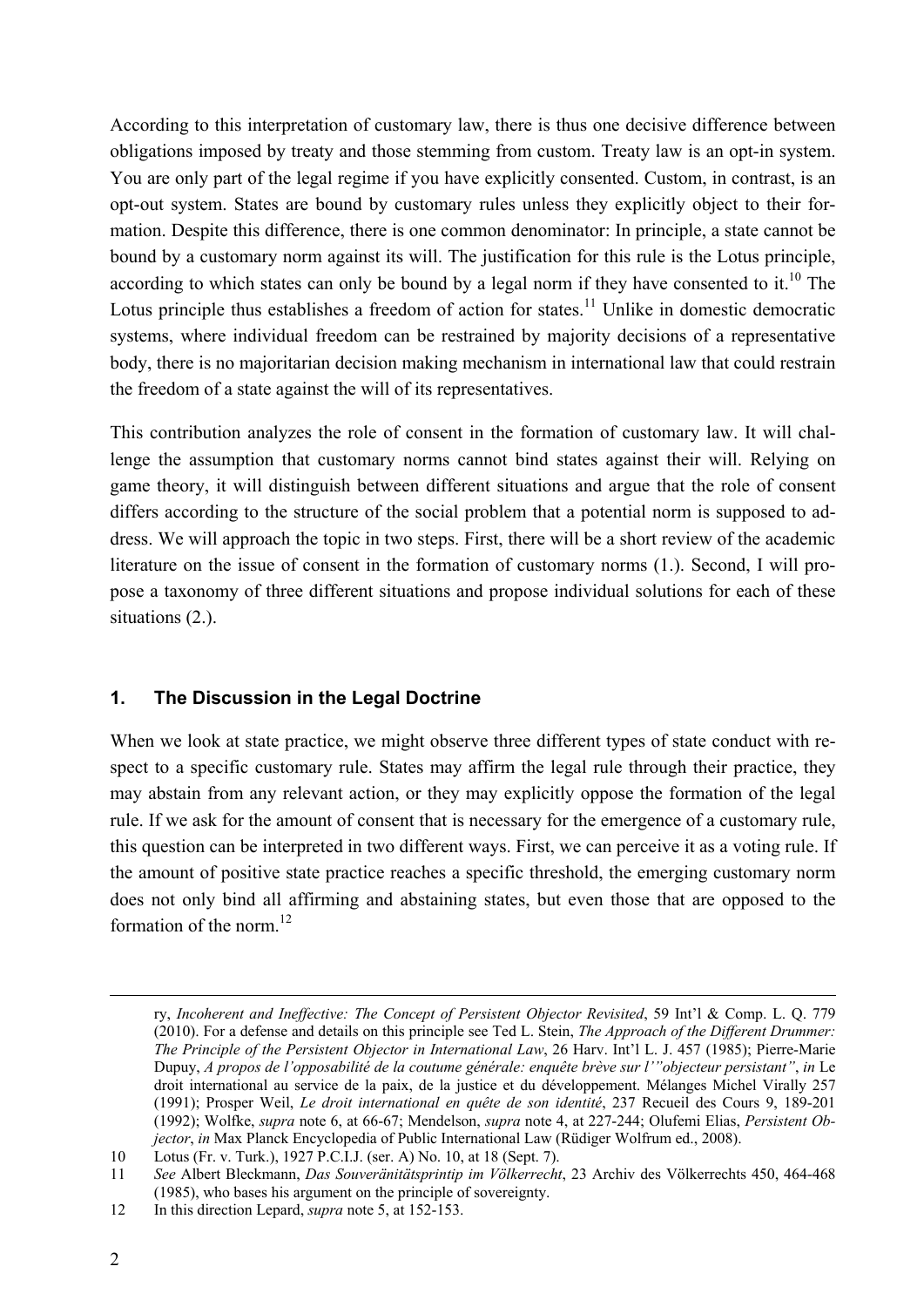However, considerations about quotas of consent are, secondly, equally important from a perspective according to which customary law is an opt-out system. Even if persistently objecting states are not bound by a customary rule, we have to determine the amount of positive state practice that is necessary to bind at least those states that have abstained from any relevant action. How much explicit consent do we need for a customary rule to emerge? Where is the tipping point at which objections by states do not merely make them persistent objectors, but are an obstacle to the emergence of a norm itself?<sup>13</sup> Finally, do all states have an equal weight in the formation of customary law, or does the practice of some states count more than the practice of others?

The issue that has so far received the most attention in legal scholarship is the question of whether the practice of all states should be considered equally. Here, we have to distinguish two potential versions of weighting state practice. On the one hand, we have to determine a necessary level of positive practice for a customary rule to emerge. A positive practice of three states is in most cases not sufficient to create a customary norm even if there is no contradicting state practice or protests by other states. In this context, weighting of state practice means that the number of states necessary for positively performing a certain conduct depends on the states that actually do participate. On the other hand, we might consider giving different weight to the practice of different states, even in situations where we observe a contradicting state practice. The weighting would then deviate from the consensus requirement and have the function of a voting rule.<sup>14</sup>

There is a general sense in legal scholarship that the practice of states should not always be weighted equally. Many authors claim, in particular, that greater weight should be given to states that are especially affected.15 The idea seems to be intuitive at first glance. If we consider, for instance, a rule of the law of the sea, then it is plausible that the practice of land-locked countries has less of an influence on the formation of a customary rule. In other words: states that have no stakes in the game should, in principle, not be considered. That means that the number of states necessary for the establishment of a state practice depends on the number of states that actually have an interest in this particular area. There are thus different standards for space law than for the law of diplomatic relations.

As far as the weighting concerns the necessary level of positive state practice, it seems plausible or even necessary. It may be highly problematic, however, if we perceive it as a voting mechanism.16 Not all cases are as easy as the one of land-locked countries. If states have some interest in a matter and express this interest through a divergent state practice, it will be difficult to determine the states that are especially affected by a certain subject matter. The same is valid for

<sup>13</sup> *See* Elias, *supra* note 9, at para. 2-6.

<sup>14</sup> *See* Charney, *supra* note 9, at 19 (arguing in favor of a weighted majority vote).

<sup>15</sup> Richard R. Baxter, *Treaties and Custom*, 129 Recueil des Cours 25, 66 (1970); Wolfke, *supra* note 6, at 78; Anthoy Clark Arend, Legal Rules and International Society 92-93 (1999). See also North Sea Continental Shelf (F.R.G. v. Den.), 1969 I.C.J. 3, 42 (Feb. 20), at para. 74 (emphasizing the state practice of specially affected states in its analysis of state practice). The idea is framed slightly differently by Anthony D'Amato, The Concept of Custom in International Law 96-97 (1971), who attributes different weight to the degree of the state's "sophistication" in international law.

<sup>16</sup> Michael Akehurst, *Custom as a Source of International Law*, 47 Brit. Yb. Int'l L. 1, 22 (1974).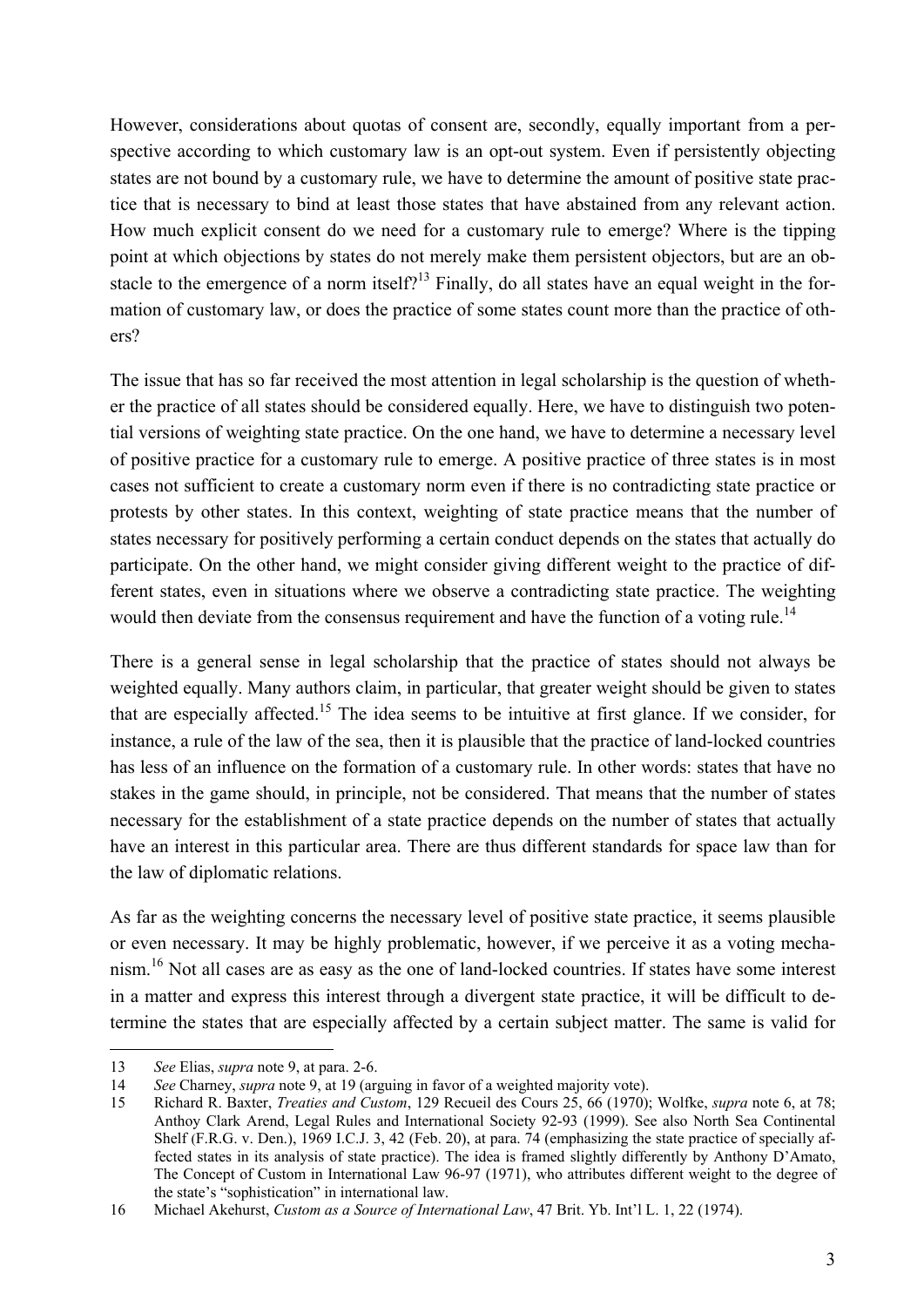the proposal to give more weight to the practice of large and powerful states.<sup>17</sup> This may again be a useful tool to determine whether the necessary threshold of positive state practice is met, but it does not work as a voting rule because there might be pronounced and systematic differences of interest between larger and smaller states.

There is no clear-cut rule proposed in the international jurisprudence or in the international legal doctrine of how much consent or how much consistent state practice are necessary for the formation of customary law.<sup>18</sup> The reason for this vagueness is the structure of the problem. The more clear-cut rules are, the more likely it is that they are either over- or underinclusive.<sup>19</sup> This is especially the case if the reality they are meant to govern is complex, as a complex reality cannot be grasped by simple rules. If we said that we always needed at least the practice of x states for the formation of a customary norm, this rule would not take into account that there are areas, such as space law, in which only very few states are able to perform a practice to start with. Furthermore, if we require a simple majority of states, we might not be able to take into account differences in the size and the political importance of a state. Furthermore, there might be a difference between a strong and a weak confirmation of state practice. Do we count them the same way? Or do we have to differentiate? If we differentiate, how much weight do we concede to a weak confirmation of state practice? These illustrations show that the formation of customary law is a complex exercise that needs to leave some flexibility to the lawyer interpreting instances of state practice and assigning legal significance to them.

Therefore, I will not be able to give any clear rules of interpretation in this contribution. I can only give some guidelines. In particular, I want to second guess the consensus principle underlying the theory of customary international law – the dogma that states cannot be bound by a rule of customary international law against their will.<sup>20</sup> In his recent book, Brian Lepard has advocated the introduction of a majority rule when it comes to the evaluation of contradicting state practice.<sup>21</sup> In this context, he differentiates between different game-theoretical incentive structures.<sup>22</sup> According to Lepard, pure coordination problems require a lower level of consensus than a prisoners' dilemma situation. I will try to show in the following that the approach to differentiate according to the structure of the problem is accurate. However, I will propose some crucial modifications with regard to the treatment of the different situations.

<sup>17</sup> Michael Byers, *Power, Obligation, and Customary International Law*, 11 Duke J. Comp. & Int'l L. 81, 84  $(2001)$ 

<sup>18</sup> However, some authors give guidelines. Brian Lepard, for example, requires different levels of consensus depending on how much a customary norm restricts state autonomy: *see* Lepard, *supra* note 5, at 158.

<sup>19</sup> Koskenniemi, *supra* note 3, at 591-592.

<sup>20</sup> But see also Alain Pellet, *The Normative Dilemma: Will and Consent in International Law-Making*, 12 Austl. Yb. Int'l L. 22, 37 (1992) (arguing that the principle often only exists in theory because states often do not have the necessary information to protest in time against the formation of a customary norm).

<sup>21</sup> Lepard, *supra* note 5, at 152-153.

<sup>22</sup> *Id*., at 158-61.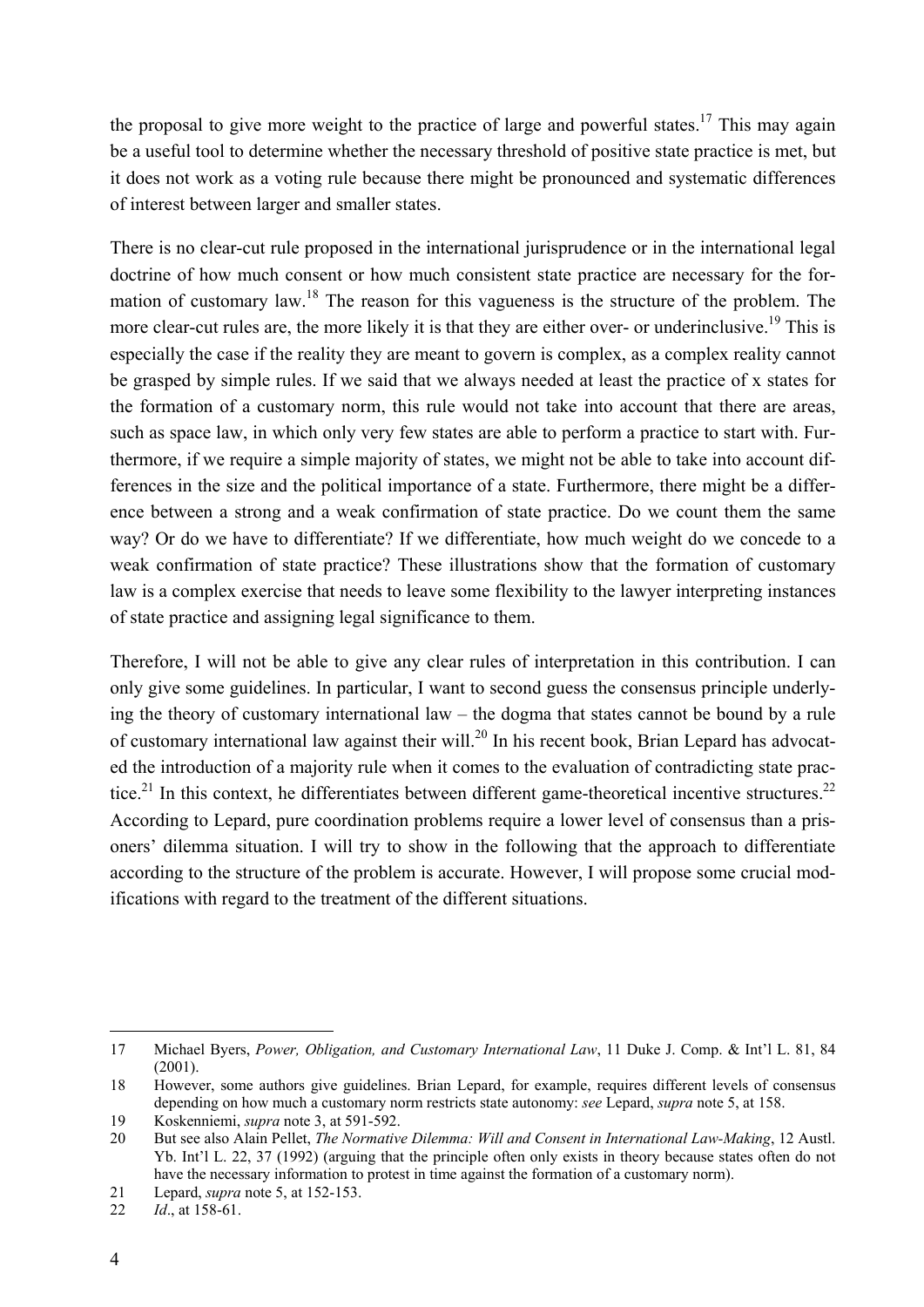## **2. Different standards depending on the structure of the game**

The rationale of the Lotus principle is the idea that every society should be the master of its own fate. It corresponds to the basic liberal principle that "[f]reedom (independence from being constrained by another's choice), insofar as it can coexist with the freedom of every other in accordance with a universal law, is the only original right belonging to every man by virtue of his humanity<sup>23</sup>, which is one of the cornerstones of the philosophy of the Enlightenment. However, there is one important restriction to Kant's dictum, quoted above. Freedom is not unlimited, but can only be exercised as long as it does not come into conflict with the freedom of other actors of the legal order. There may be situations in which the exercise of one state's freedom restricts the freedom of another legal subject. In such situations, the Lotus principle does not help us to solve the problem in the abstract because we have conflicting claims based on the freedom of action.<sup>24</sup>

I believe that we have to differentiate between three different situations. The first concerns the preservation of common goods. In these situations, contributing to the common good would be the socially optimal solution. However, everyone has an individual incentive not to contribute (a.). Secondly, we will consider norms of coordination. In game-theoretical terms, such situations have multiple equilibria. States thus have to coordinate on one particular equilibrium. However, the choice of the concrete equilibrium does not make any difference from a social point of view (b.). The third situation refers to ethical values, which are – in this contribution – understood as rules or principles that do not protect the interests of a particular state, but of third entities, such as individual human beings (c.).

#### *a. Common Goods and the Prisoners' Dilemma*

In the context of this contribution, common goods shall be understood as all goods whose provision or maintenance causes externalities.<sup>25</sup> The most important common good is a pure public good that is characterized by non-rivalry of consumption and non-excludability of benefits.<sup>26</sup> Non-rivalry of consumption means that the quality of the good is not affected by the number of people using it. Goods are non-excludable if nobody can be physically excluded from using the good. The classical example is the provision of national defense. The military is not more or less effective if it has to protect more people. Furthermore, people cannot be excluded from the benefit of defense even if they do not want to share it. However, pure public goods do not occur often in practice. But there are a number of impure public goods, which are characterized by partial non-rivalry and/or partial non-excludability.<sup>27</sup> The most important subcategory for our purposes is common pool resources, whose main characteristic is non-excludability. Examples for com-

<sup>23</sup> Immanuel Kant, The Metaphysics of Morals 393 (Mary J. Gregor ed. & tr., 1996)

<sup>24</sup> *See* Koskenniemi, *supra* note 3, at 257.

<sup>25</sup> For a corresponding definition see Katharina Holzinger, *Common Goods, Matrix Games and Institutional Responses*, 9 Eur. J. Int'l Rel. 173, 175 (2003).

<sup>26</sup> *See* Paul A. Samuelson, *The Pure Theory of Public Expenditure*, 36 Rev. Econ. & Stat. 387 (1954).

<sup>27</sup> *See* Richard Cornes & Todd Sandler, The Theory of Externalities, Public Goods, and Club Goods 9 (2d ed. 1996).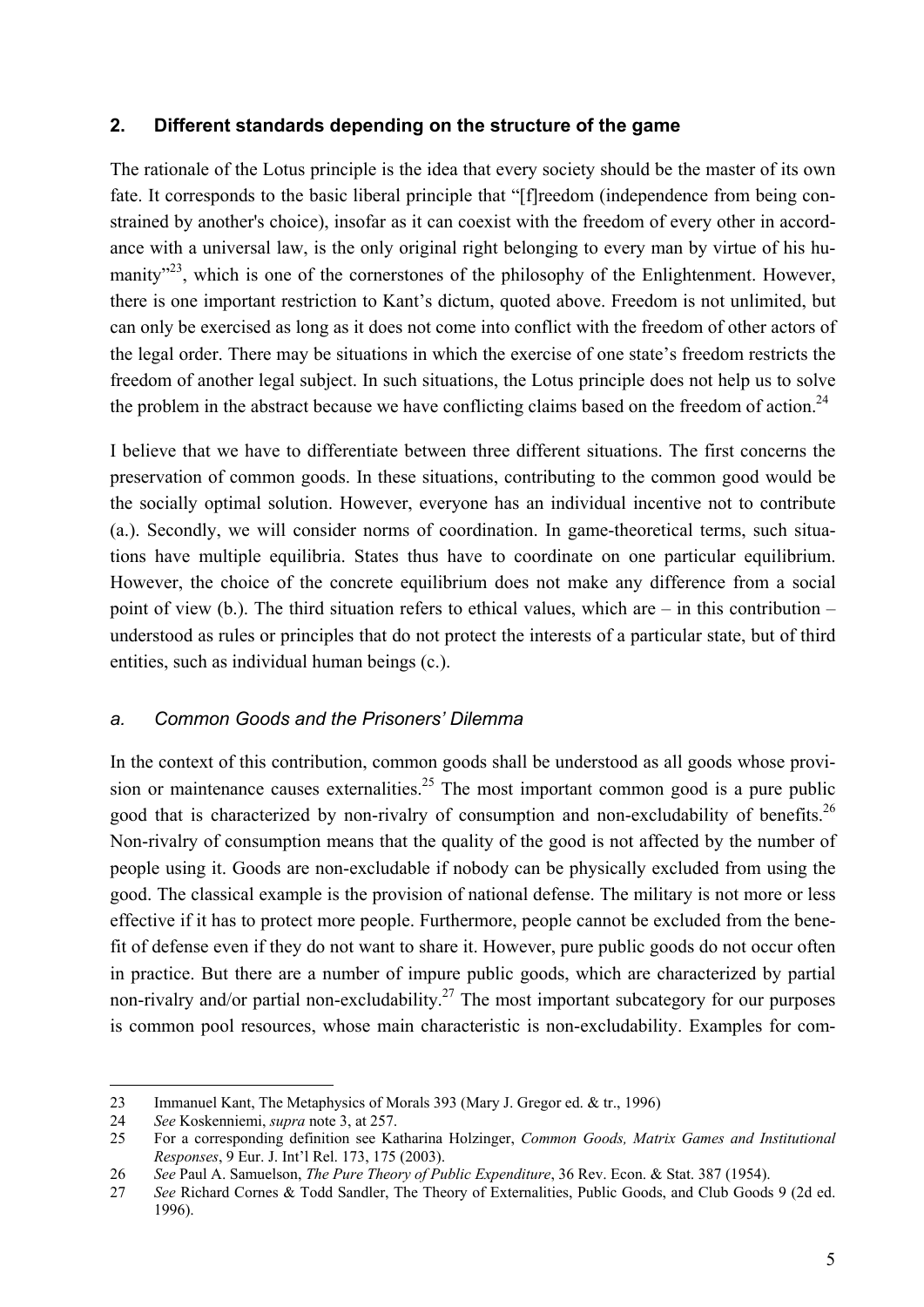mon pool resources in the international arena are the protection of the global climate or the preservation of fish stocks.

The problem with common goods is that the benefit of the use of these resources is private, while the costs are social.<sup>28</sup> If we consider clean air as a common good, driving a car yields private benefits for the driver of the car, while the costs – the pollution of the air – have to be borne by everyone and are thus socialized. The incentive structure of the provision or maintenance of common goods typically is that of an n-dimensional prisoners' dilemma.<sup>29</sup> Individuals have a private incentive to use the resources beyond the level that would be socially optimal.

For an example, let us assume an international society with four states. Each state can either decide to make use of a certain contaminating industry or not to use it. The use of the industry would yield a private benefit of three for that particular state, while yielding social costs of four because of air pollution, which have to be equally borne by all four states. From a global perspective, the best decision would be not to use the industry because a benefit of three and costs of four add up to a negative number. Privately, however, every state has an incentive to use the contaminating industry, because it bears just one unit of the total social costs, so that it has a private benefit of two. The best of all worlds for one state would thus be the one where it is the only state to make use of its contaminating industry, while all the others refuse to do so in order to protect the environment. But even if all other states make use of their contaminating industries, it is still individually rational for the fourth state to make use of its industry as well (see table 1). It has to bear its share of the environmental costs caused by the other three states anyway. Therefore, it will also make use of its own industry and refer part of the costs of the use to the other three states.

| Number of other sta-<br>tes polluting |     |     |                          |
|---------------------------------------|-----|-----|--------------------------|
| Pollute                               |     |     | $\overline{\phantom{0}}$ |
| Do not pollute                        | - 1 | - 1 | -3                       |

**Table 1. Payoffs for Each State in Games dealing with Negative Externalities** 

The most reasonable thing to do in such a situation seems to be to strike an agreement between all states concerned, prohibiting the use of contaminating industries. As the game is played repeatedly in reality, there is high likelihood that states will honor the agreement if they want the

<sup>-</sup>28 *Seminally* Garrett Hardin, *The Tragedy of the Commons*, 162 Science 1243 (1968).

<sup>29</sup> Russell Hardin, *Collective Action as an agreeable n-prisoners' dilemma*, 16 Behav. Sci. 472 (1971). As there are many forms of impure public goods, the incentive structure is not necessarily that of an n-dimensional prisoners' dilemma: *see* Katharina Holzinger, Transnational Common Goods. Strategic Constellations, Collective Action Problems, and Multi-Level Provisions 32 (2008). However, I will limit the analysis in this section to situations involving prisoners' dilemma situations, as this is the most important constellation.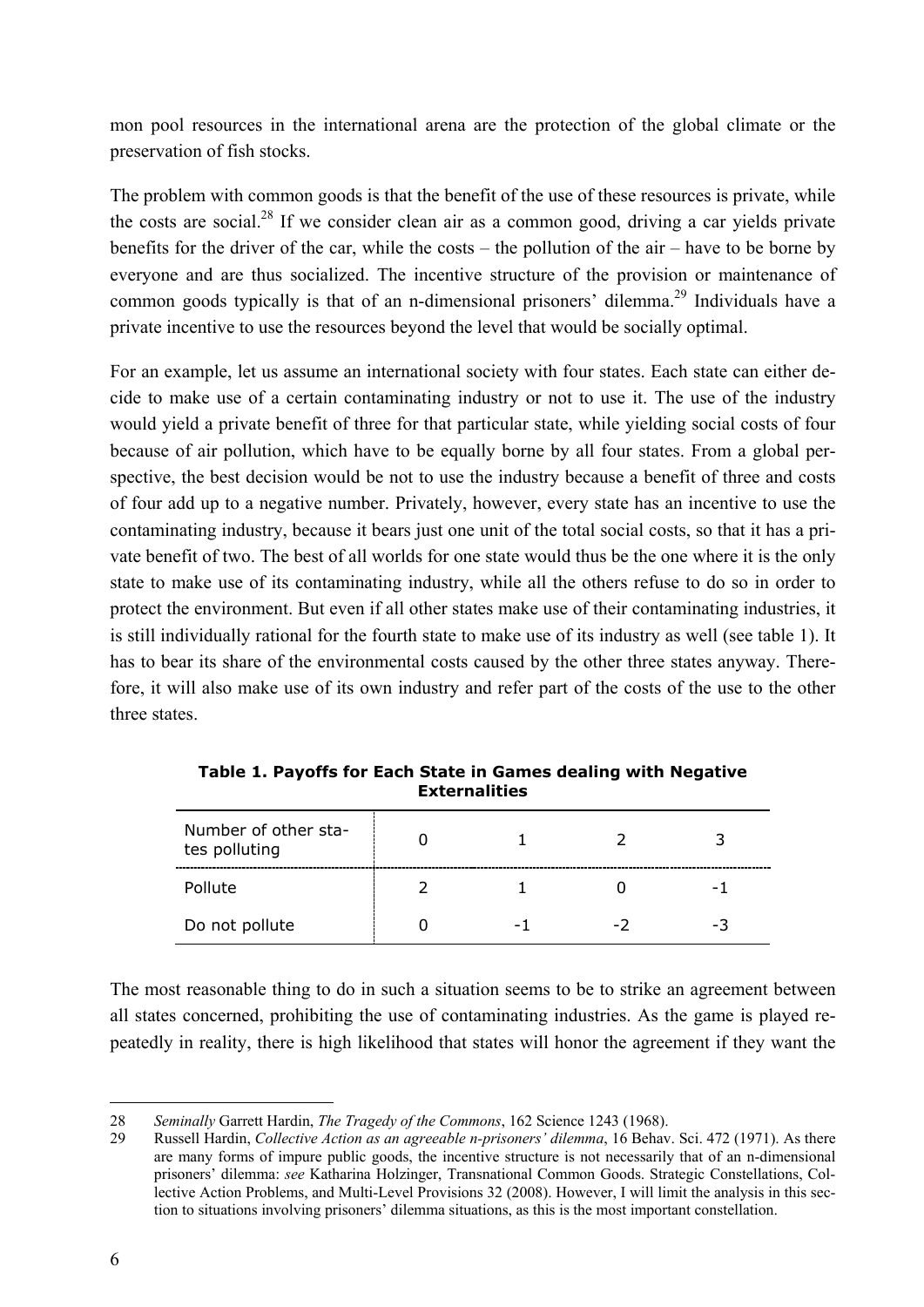other parties to the treaty to comply as well.<sup>30</sup> However, what do we do if there is no agreement? Let us assume that three states abstain from polluting the air with the expectation that the others act likewise, while one state continues to use its contaminating industry. Is this practice sufficient to form a customary norm protecting the clean air? Would this norm be binding for the fourth state, or could the latter be qualified as a persistent objector?

In the world of our model, it seems justified to recognize a customary norm and to extend its scope even to the fourth state although it has not consented. We cannot invoke the sovereignty principle in favor of the fourth state because its behavior has negative external effects. The exercise of its freedom to pollute comes into conflict with the freedom of the other states to enjoy clean air. If we privileged the active freedom of the fourth state against the passive freedom of the other three states, we would privilege freedom of action in general against the passive freedom not to be harmed. However, there seems to be no plausible argument to favor one type of freedom over another. As the potential customary norm supports socially optimal behavior and prevents external effects, we do not have to require consensus for the formation of such a norm. Furthermore, the acceptance of persistent objectors in such situations would exactly contradict the rationale of this construct. While it is supposed to protect the freedom of states, its invocation in our case would exactly promote the violation of the freedom of the majority of states.

In a second step, let us complicate our basic model. Up to now, we have assumed that payoffs are distributed equally across countries. However, this does not seem too realistic. There are some industrialized countries that benefit more from contaminating industries, while there are other countries which are affected more severely by certain environmental harm. We might think, for example, of an island state whose existence is endangered by the rising sea level which is caused by global warming. Moreover, let us assume that for the industrialized state the benefit of the use of its contaminating industries outweighs the environmental costs affecting its territory even if all other states make use of their contaminating industry.

Now, the problem is not just one of finding a social optimum, as it was in the first step, but there are also significant distributive implications. The industrialized state does not have any incentive to enter into an agreement protecting the environment because even if everybody pollutes, the industrialized state is still better off than if it were totally prevented from producing. In contrast, the prohibition of environmental harm is crucial for the survival of the island state. It seems that in this case the arguments that have been presented above carry even more weight. The exercise of its freedom by the industrialized state severely impairs the freedom of the island state so that the industrialized state should be bound by an emerging customary norm even if it has not consented to it.

To complicate the matter further, let us assume in a third step that the private benefits of the industrialized state outweigh the total social costs that are caused by its industrial activity. We could, e.g., think of a conduct that produces a private benefit of five and social costs of four.

<sup>30</sup> *See* George Norman & Joel P. Trachtman, *The Customary International Law Game*, 99 Am. J. Int'l L. 541, 553-562 (2005).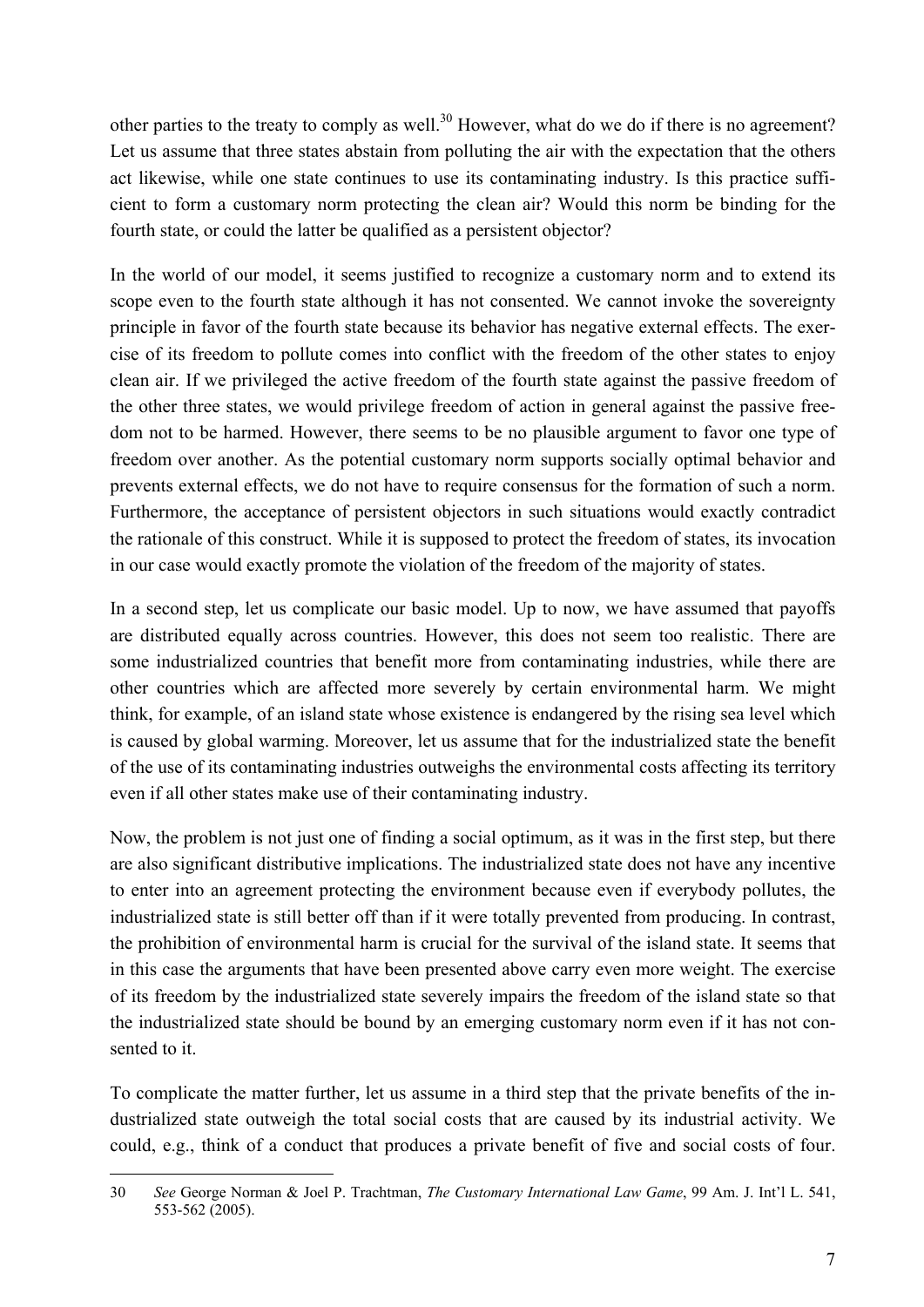From an economic point of view, it now seems to be more problematic to prohibit the contaminating behavior. We still observe the external effect of the behavior that restricts the freedom of other states. However, the conduct is, in total, socially beneficial. The problem is only that the benefit is not distributed among those who bear the costs. In a world with clear property rights, the industrialized state would go ahead with its contaminating conduct and compensate the other states for their losses.<sup>31</sup> Because of the complexity of the involved distribution problem, simple majority rules, which provided some guidance in the other situations, do not seem to be the right solution in this case. We either have to recur to consensual solutions or trust courts to find an equitable balance.

Furthermore, we would have a distribution problem of a different kind. Situations in which industrial production outweighs the harm that is caused by industrial pollution require a certain level of technological development. Technologically more developed industries will either be less contaminating or more productive than industries of less developed countries. This brings us to a well-known dilemma of international environmental law: if we impose the same standards on developing countries that we are imposing on developed countries, we might contribute to widening the developmental gap because less developed countries usually have less efficient technology.32 One of the rationales of well-designed emission trading systems is to deal with these kinds of distributive issues.<sup>33</sup> Again, simple majority rules do not provide an adequate answer to the social dilemma.

Finally, we have an epistemological problem. In all of our model worlds, we have so far assumed that we have perfect information. We know the pay-offs of the games and can thus calculate the socially optimal solution. However, this assumption is not realistic. Most often states not only have different interests with regard to certain social problems; they will also disagree with regard to the underlying facts, the costs and benefits of a certain measure. We often do not know what the socially optimal solution of a cooperation problem is. If we knew, we would not need customary international law, but could rely on the judgment of enlightened social engineers.<sup>34</sup> At least in cases without distributional problems, judges in international courts and tribunals could just impose the socially optimal solution on the parties.

<sup>31</sup> This is the conclusion of the Coase theorem, *see* Ronald H. Coase, *The Problem of Social Cost*, 3 J. L. & Econ. 1 (1960).

<sup>32</sup> On the issue of differentiated responsibilities for developing countries in international environmental law, *see* Paul G. Harris, *Common But Differentiated Responsibility: The Kyoto Protocol and United States Policy*, 7 N.Y.U. Envtl. L.J. 27 (1999); Duncan French, *Developing States and International Environmental Law: The Importance of Differentiated Responsibilities*, 49 Int'l & Comp. L. Q. 35 (2000); Graham Mayeda, *Where should Johannesburg Take Us? – Ethical and Legal Approaches to Sustainable Development in the Context of International Environmental Law*, 15 Colo. J. Int'l Envtl. L. & Pol'y 29 (2004); Christopher D. Stone, *Common But Differentiated Responsibilities in International Law*, 98 Am. J. Int'l L. 276 (2004).

<sup>33</sup> This is the rationale behind the Clean Development Mechanism of the Kyoto Protocol to the United Nations Framework Convention on Climate Change art. 12, March 16, 1998, 37 ILM 22 (1998) (entered into force Feb. 16, 2005).

<sup>34</sup> This is the rationale behind many natural law approaches to international law, *see* Fernando R. Tesón, *The Kantian Theory of International Law*, 92 Col. L. Rev. 53 (1992); Antônio Augusto Cançado Trindade, *International Law for Humankind: Towards a New Jus Gentium*, 316 Recueil des Cours 9 (2005).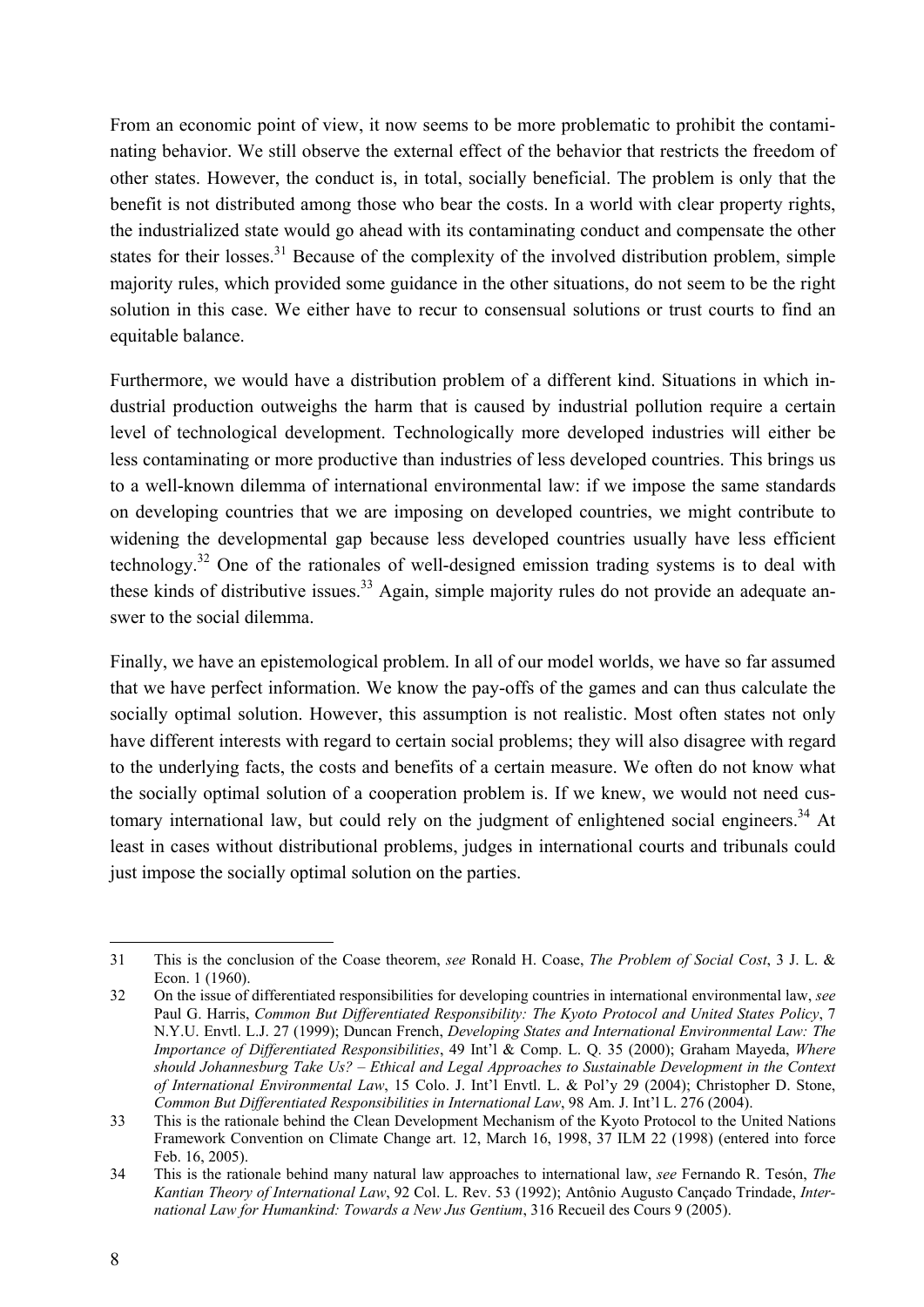Relying on the opinions of states and state practice is thus an epistemological tool. The more states support a certain rule, the more probable it is that this rule constitutes a socially optimal solution. However, it is not possible to establish a specific quota of support that has to be met for the formation of a customary norm. One indication for the rationality of a specific customary rule may be that it is supported by a majority of states. As the support of the majority is no guarantee for the rationality of a decision, though, it is only an indication for rationality, without already being an expression of it.<sup>35</sup> Therefore, the more certain we can be about the social optimum of a certain situation, the less consent we need to observe. If we can be fairly certain about the social optimum, the active support of a majority of states will be sufficient to establish a customary norm. However, if there is a lot of uncertainty, we will need to require a higher quota of support.

The same is valid with regard to the question whether we can allow for persistent objectors. In situations with a high amount of certainty, the objection to an emerging customary rule will, in most cases, follow strategic interests. As deviating conduct causes harm to the interests of the whole international community, persistent objection cannot be permitted. When we have identified a rule that protects a common good and we are fairly certain about the social optimum, then this rule is binding upon all states regardless of whether they have objected or not. The situation is different with regard to situations of high uncertainty. Here, we have to take into account that different societies have different risk preferences that have to be respected. Therefore, a persistent objection should, in principle, be possible if a specific state evaluates a certain social dilemma differently than does the majority of the international community.

#### *b. Norms of coordination*

-

The second category in our taxonomy is norms of coordination. In game-theoretical terms, coordination problems arise if a social problem has different equilibria on which states can focus. In such situations, the states have to focus on one equilibrium. The simplest coordination game is one which offers different options, and in which the states are indifferent with regard to which option to choose (table 2).

| <b>Table 2. Simple Coordination Game</b> |          |          |  |  |
|------------------------------------------|----------|----------|--|--|
|                                          | Left     | Right    |  |  |
| Left                                     | 1, 1     | $-1, -1$ |  |  |
| Right                                    | $-1. -1$ | 1.1      |  |  |

<sup>35</sup> There are several reasons why the majority opinion may not be irrational. First, even on the level of governments, irrational decisions may be taken because of a lack of information or competence. Second, sometimes short-term interests may deviate from the long-term interests of a state. If the former, therefore, trumps the latter, states make unsustainable decisions: *see* Fareed Zakaria, The Future of Freedom. Illiberal Democracy At Home and Abroad 168-169 (2003). Finally, governments may have incentives to make politics for certain particularistic interests to the detriment of the society as a whole: *see* Mancur Olson, The Logic of Collective Action: Public Goods and the Theory of Groups 127-128 (1965).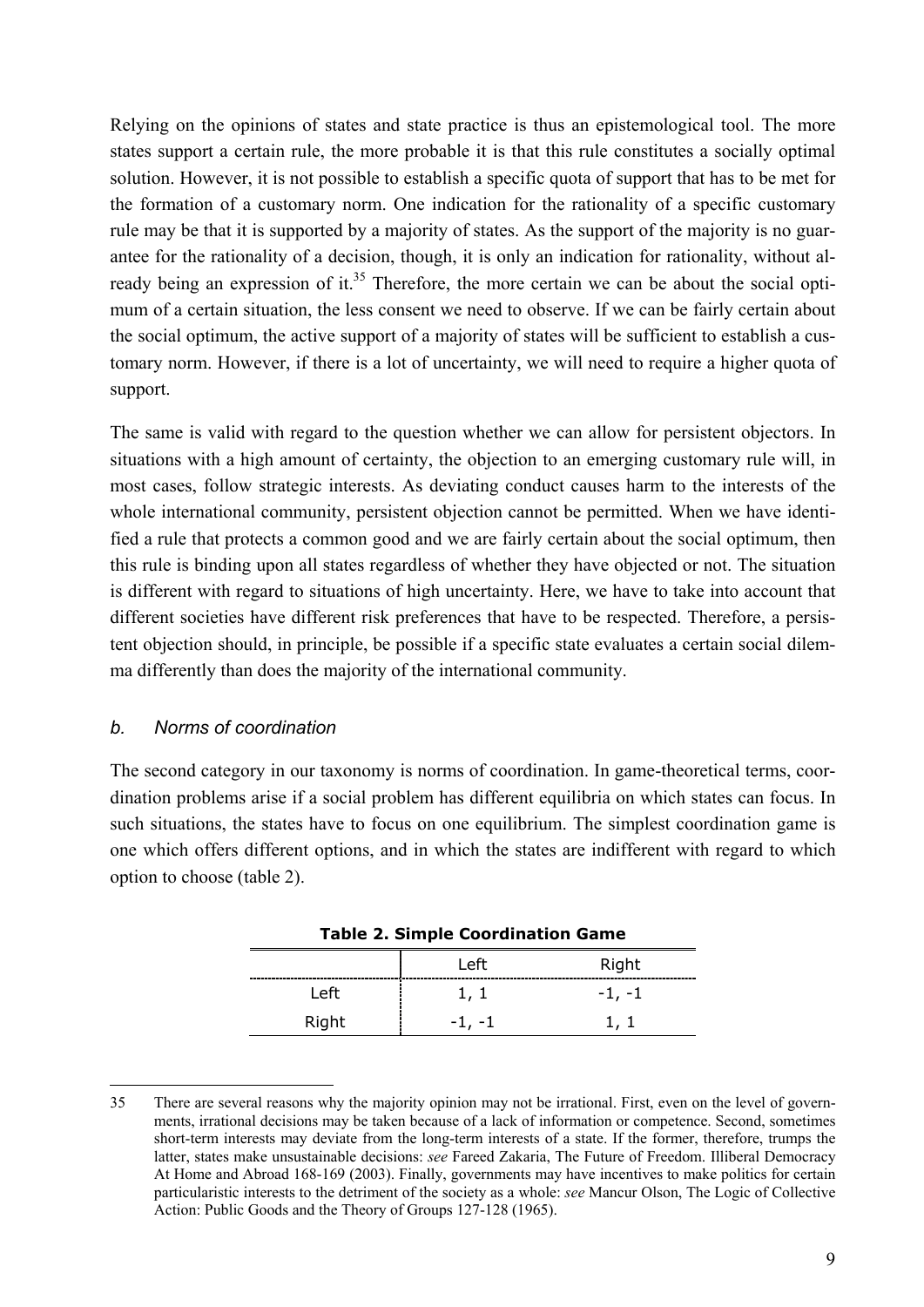The principal example for this type of situations is certain traffic rules. To an individual, it does not matter whether he drives on the left-hand side or the right-hand side of the street. What matters is that everybody drives on the same side of the street. Some rules of diplomatic communication may have such a character. It is not so important how it is done exactly, but it is important that there is some uniform way of dealing with these issues. The principal function of these norms is thus the protection of expectations.<sup>36</sup> In most countries, I drive on the right-hand side of the street because I can expect all others to drive there, too.

These situations usually pose little problems for customary norms, as states have an incentive to act in the same way, anyway. If a state acts in a different way, this may be an indication that the costs for the particular behavior might be different than for all other states, e.g. because of a certain, countervailing cultural tradition. If the state is willing to bear the costs of his deviating behavior, international law should not prevent it from doing so. Therefore, in simple coordination situations, there is no reason not to permit persistent objection. Furthermore, if a state clearly protests against the formation of a certain rule, the other states know that the protester will react differently than everybody else. Consequently, if the principal aim of norms of coordination is the protection of expectations, there is no danger that they form false expectations about the conduct of the persistent objector.

However, coordination games can also be more complicated and involve some distributive issues. We can, for example, consider the battle of the sexes game (table 3). In the battle of the sexes game, a couple discusses how to spend a Saturday night. While he wants to see a play, she would much rather go to a baseball game. However, both prefer doing something together, rather than spending the evening apart. He is better off accompanying her to the baseball game than spending the evening alone in the theater.

| Table 5. Battle of the Sexes Game |      |       |  |  |
|-----------------------------------|------|-------|--|--|
|                                   | Left | Right |  |  |
| Left                              | 2, 1 | 0, 0  |  |  |
| Right                             | 0, 0 | 1.2   |  |  |

**Table 3. Battle of the Sexes Game** 

In this game, all parties thus also have an incentive to coordinate on a specific equilibrium. However, they do care which equilibrium to coordinate on, and they have competing interests in this respect. One example from international law is the rules with regard to the delimitation of the continental shelf. Here all parties agree that it is necessary to have a clear rule on this issue in order to have legal certainty. However, their interests may differ with regard to how the rule exactly looks like.

<sup>36</sup> *See* Roger Guesnerie, *The Government and Market Expectations*, 157 J. Institutional & Theoretical Econ. 116, 124 (2001).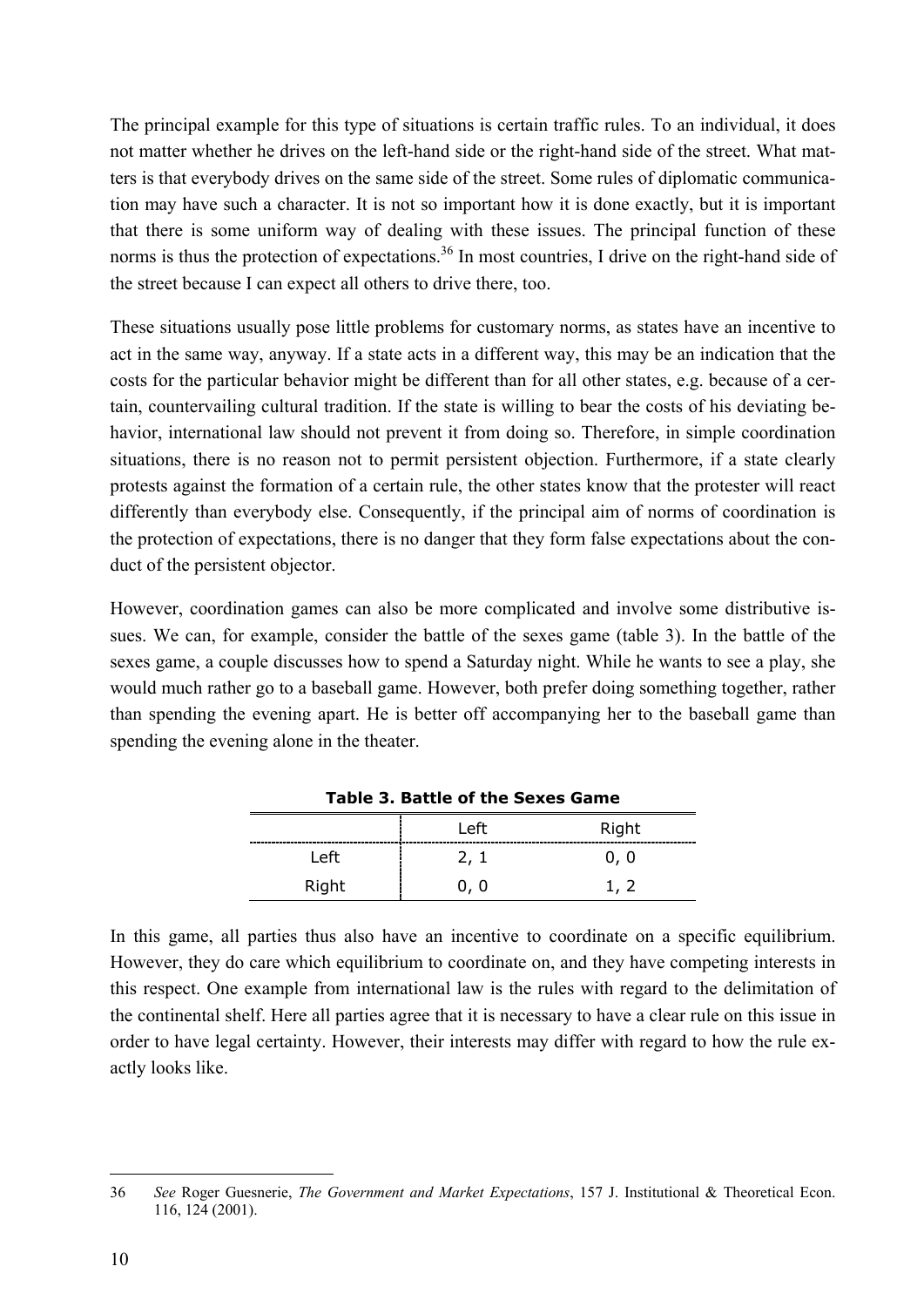In the Continental Shelf Case of the International Court of Justice, Denmark, Germany, and the Netherlands were arguing about the rule for the delimitation of their continental shelf. $37$  Denmark and the Netherlands preferred the application of the equidistance principle, according to which all points of the continental shelf are attributed to the country to whose coast they are closest. However, the application of this principle is unfavorable for countries with a concave coastline, such as Germany. Consequently, Germany recognized the general utility of the equidistance principle, but claimed that states with a concave coastline should get a just and equitable share of the continental shelf, which takes into account the proportional length of their coastline. After negotiations failed, the three countries referred the case to the ICJ.

That the countries referred the case to a court already shows that the preferred option was to have legal certainty concerning the shape of the delimitation, regardless of what the actual line would look like. However, they had divergent preferences with regard to the exact shape of the line. In such a case, consent requirements do not seem to be a solution. States prefer having a rule to not having any rule, and the courts do have to take a decision on what such a rule looks like, even though there is no consensus among the parties. Furthermore, simple majority rules do not help us either. The interests of a specific state in the continental shelf example depend on the natural environment of this state. If states with a concave coastline form a minority of all coastal states, then it is likely that their interests will not be taken into account if the majority of states coordinate on the equidistance principle. However, this does not mean that their position should be disregarded because it seems uniquely due to chance whether the majority favors one or the other rule. The application of the majority rule thus only has limited epistemic value in such cases.<sup>38</sup>

Although a majority of states seemed to prefer the equidistance rule in the Continental Shelf case, the court found that this rule was not opposable to Germany.39 Hence, how do we have to decide such cases if *non liquet* is not a viable option? In practice, courts tend to apply principles of bilateral equity in such situations.40 In our example, the Court refrained from imposing a concrete delimitation line upon the parties. Instead, it gave the parties some principles of orientation for the negotiation of the delimitation line. It expressly referred to principles of equity in this context<sup>41</sup> and asked the parties to take all relevant geographic circumstances into account.<sup>42</sup> If there were still overlapping parts on whose attribution the parties could not agree, these parts should be divided in equal portions.<sup>43</sup>

This determination of customary rules deviates from the classical focus on state practice and *opinio iuris*. Instead, it refers to equity and justice. The applied standards of equity are, in the end, left to the deciding judge or judicial body. These judges may sometimes be able to refer to

<sup>37</sup> *North Sea Continental Shelf (F.R.G. v. Den.; F.R.G. v. Neth.)*, 1969 ICJ Rep. 3 (Feb. 20).

<sup>38</sup> On the general epistemic value of the majority rule, *see* David Estlund, *Beyond Fairness and Deliberation: The Epistemic Dimension of Democratic Authority*, *in* Deliberative Democracy 173 (James Bohman & William Rehg eds., 1997).

<sup>39</sup> *North Sea Continental Shelf*, *supra* note 37, at § 82.

<sup>40</sup> Koskenniemi, *supra* note 3, at 461-473.

<sup>41</sup> *North Sea Continental Shelf*, *supra* note 37, at §§ 85, 88.

<sup>42</sup> *Id*, at § 101.

<sup>43</sup> *Id*.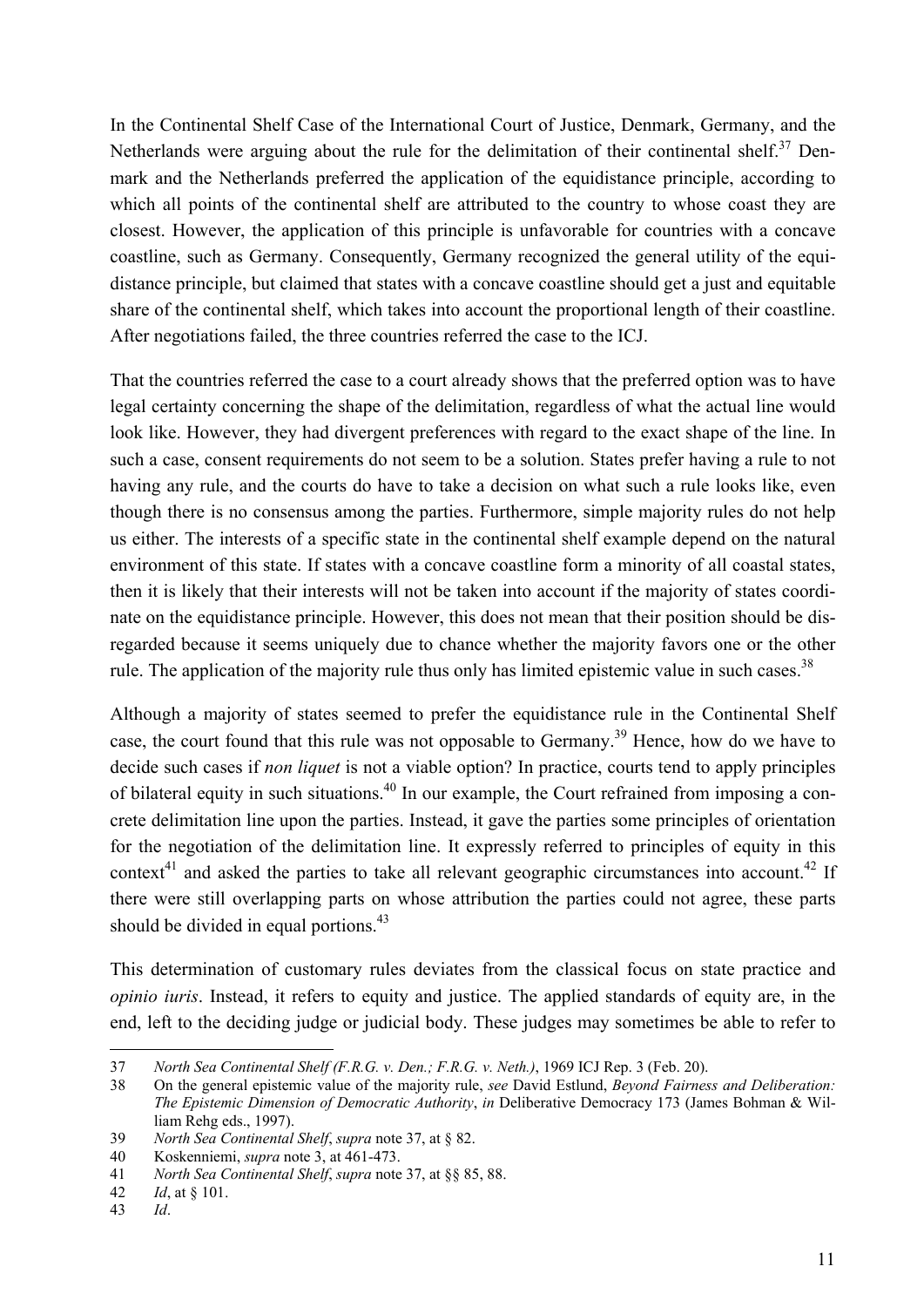general, more abstract principles of international law, but even if such principles exist, the judge will still have a considerable margin of discretion. However, there is probably no better way to deal with these situations. In any case, what is most important to the parties is the existence of a clear rule, while the concrete shape of this rule is only of secondary importance.

### *c. Ethical values*

States are the primary legislators in international law. They have the power to conclude treaties, and it is their practice that determines the content of customary international law. However, not all norms of international law concern only the direct or indirect interest of states. There are also norms that concern the interests of other legal subjects. The primary example is the norms of international human rights law that are supposed to protect citizens against their state. The problem of these types of norms is that the citizens are not involved in the law-making process. The states themselves do decide about the limits of their power against their citizens. To a certain extent, they can thus conclude a contract to the benefit or the detriment of third persons, the individuals affected by their sovereign power. If a state does not ratify certain human-rights treaties and objects against the formation of customary norms that protect its citizens, the citizens cannot influence the international law-making process.

In the legal order of most states, such contracts to the detriment of third persons are prohibited. In a domestic democracy, where decisions are taken against the interests of certain individuals, these individuals are at least indirectly involved in the decision-making process. However, such a participation of individuals seems practically unfeasible in international law.<sup>44</sup> There are two possible solutions to the problem that are proposed in the legal literature. On the one hand, scholars recur to natural law concepts.<sup>45</sup> They assume that it is possible to identify certain universal values that are valid for the whole of humankind and that bind every state of the international community by means of proper reasoning.

However, how do we determine these universal values? Different cultures and societies have different conceptions about what constitutes a good life. Some cultures champion individual rights, while others emphasize the value of the society and thus perceive obligations towards the society as a crucial element of social order. Even if it were possible, in theory, to determine certain universal values, we would need a person or a body that determines these universal values. However, nobody acts behind a veil of ignorance, but has a certain social and cultural imprint that would influence his judgment. Even if we think we know which values are universal, this judgment is certainly in some way influenced by our social and cultural heritage. Therefore, it

<sup>44</sup> But see recent accounts in favor of a cosmopolitan democracy: Jürgen Habermas, *Kommunikative Rationalität und grenzüberschreitende Politik: eine Replik*, *in* Anarchie der komunikativen Freiheit 406 (Peter Niesen & Benjamin Herborth eds., 2007); Daniele Archibugi, The Global Commonwealth of Citizens: Toward Cosmopolitan Democracy (2008).

<sup>45</sup> *See supra* note 34.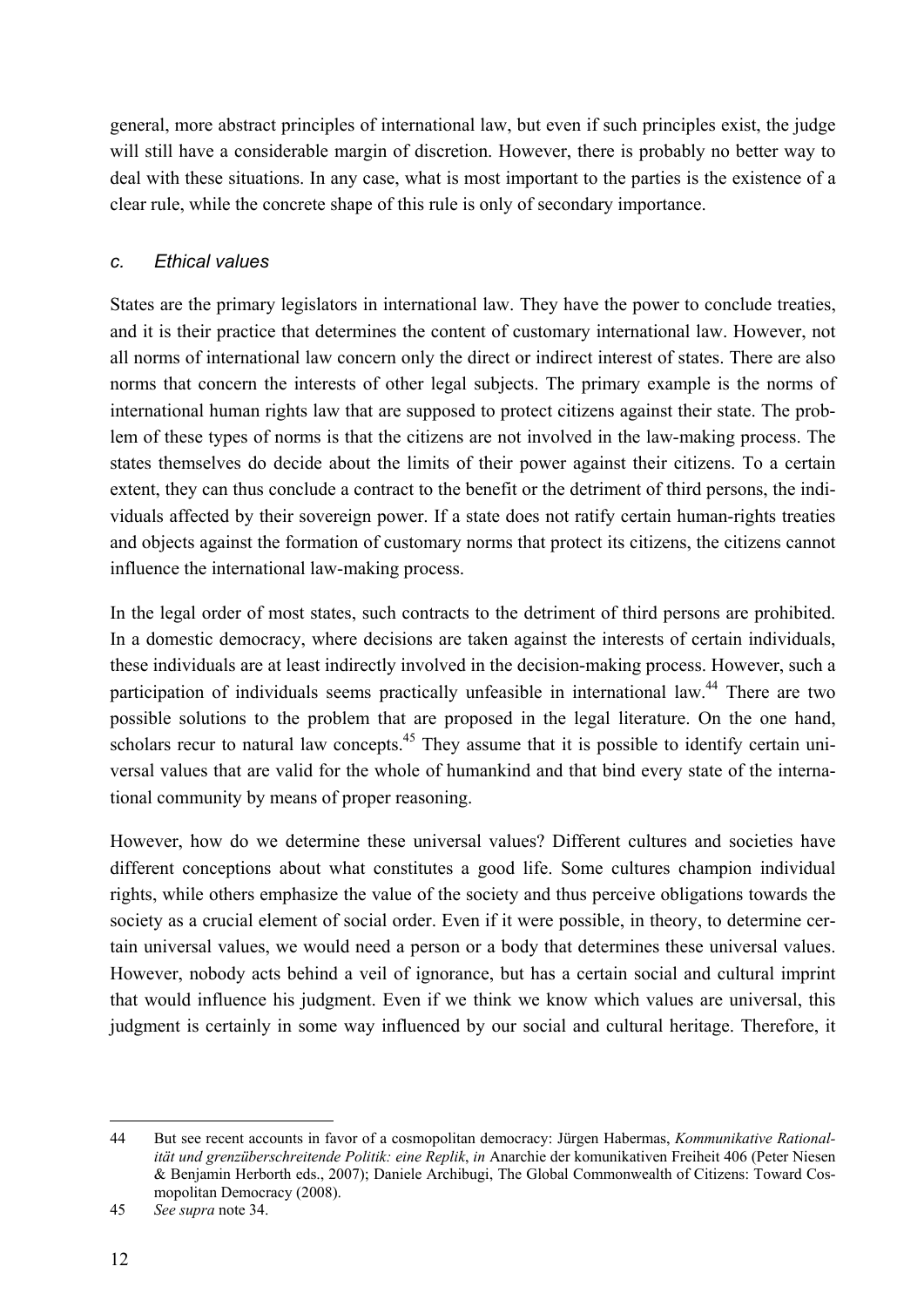seems impossible to determine natural law-like universal values that form part of customary international law<sup>46</sup>

On the other hand, we can think of a procedural way of involving the interests of individuals in the process of forming customary international law. One might think of considering only the practice of democratic states as relevant practice for the field of human rights law.47 Then citizens would at least indirectly be involved in the process of law-making, as they could, to a certain extent, influence the conduct of their states over democratic processes. However, this approach has one significant conceptual problem as well. It has a predisposition towards democracy.48 As only democracies participate in the game, it implies that democracy is the best government form for all states, all cultural environments, and all socio-economic circumstances. However, the political-science literature on democratization theory suggests that the effectiveness of democracy depends on several preconditions—such as a certain level of socio-economic development, the dispersion of power resources, or social and cultural cohesion.<sup>49</sup>

We thus have a tension between the preservation of the cultural autonomy of each individual state and the protection of the citizens against exploitations in the name of cultural exceptionalism. The structure of the problem is a paradoxical one, so that there can be no clear-cut logical answer. However, I want to highlight two points that might help us to deal with this problem in the context of customary international law.

First, conflicts about ethical values are often not so much about the general existence of these values, but more about the relationship between conflicting values. Nobody would deny that people have, in principle, a right to life or a right for the respect of their privacy. However, there may be considerable disagreement about the extent to which these rights can be restricted for social purposes or competing values. Rights can thus rarely be perceived as absolute and unlimited.50 Instead, we have to attribute a margin of discretion to states in solving these conflicts. International courts can only control the limits of this margin of discretion, in particular whether there is a legitimate purpose for restricting an individual right and whether there has to be a plausible relation between the pursuance of the aim and the restriction of a human right.<sup>51</sup>

But what about the recognition of the ethical values themselves? Do they only bind those states that have explicitly or implicitly accepted these values, or can a customary norm in this field also be binding on states that oppose the respective norm? Basically, persistent objection cannot be

<sup>46</sup> *See* Amartya Sen, The Idea of Justice (2009), who stresses the impossibility of identifying one global just institutional order.

<sup>47</sup> Cf. Lepard, *supra* note 5, at 155, who proposes that greater weight should be given to states that comply with fundamental ethical principles.

<sup>48</sup> *See* Martti Koskenniemi, "*Intolerant Democracies": A Reaction*, 37 Harv. Int'l L. J. 231, 232-233 (1996).

<sup>49</sup> *See* Niels Petersen, *The Principle of Democratic Teleology in International Law*, 34 Brooklyn J. Int'l L. 33, 40-47 (2008) with further references.

<sup>50</sup> Yash Ghai, *Universalism and Relativism: Human Rights as a Framework for Negotiating Interethnic Claims*, 21 Cardozo L. Rev. 1095, 1099 (2000).

<sup>51</sup> *See* Niels Petersen, *International Law, Cultural Diversity and Democratic Rule – Beyond the Divide Between Universalism and Relativism*, 1 Asian J. Int'l L. 149, 154-56 (2011).